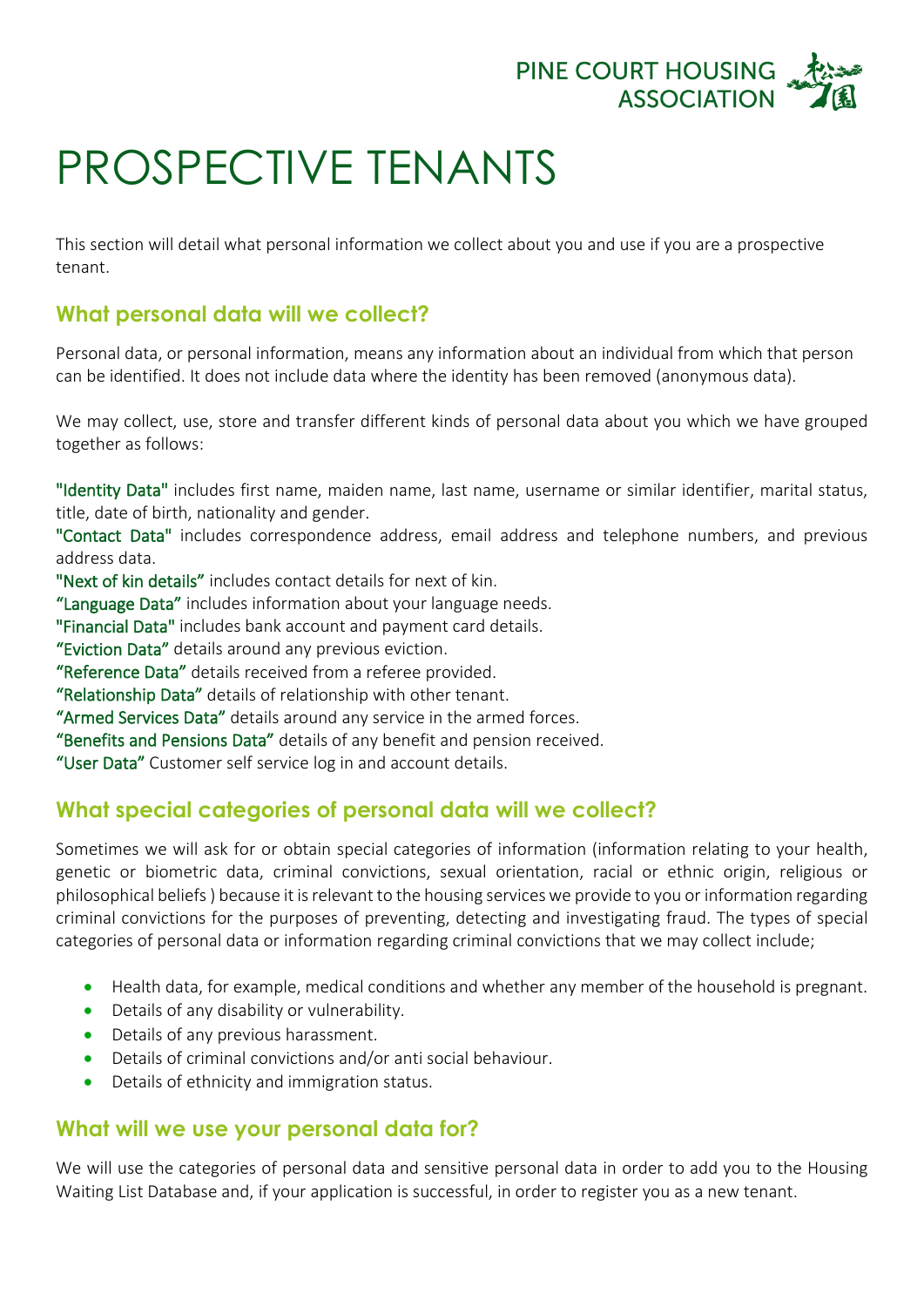We have set out below, in a table format, a description of the ways we plan to use your personal data, and which of the legal bases we rely on to do so. We have also identified what our legitimate interests are where appropriate.

Note that we may process your personal data for more than one lawful ground depending on the specific purpose for which we are using your data. Please contact us if you need details about the specific legal ground we are relying on to process your personal data where more than one ground has been set out in the table below.

| <b>Purpose/Activity</b>                                                                                             | Type of data                                                                                                                                                                                               | Lawful basis for processing                                                                                                                                                                                                                                                                                                                                                                                                                                                                                                                      |
|---------------------------------------------------------------------------------------------------------------------|------------------------------------------------------------------------------------------------------------------------------------------------------------------------------------------------------------|--------------------------------------------------------------------------------------------------------------------------------------------------------------------------------------------------------------------------------------------------------------------------------------------------------------------------------------------------------------------------------------------------------------------------------------------------------------------------------------------------------------------------------------------------|
|                                                                                                                     |                                                                                                                                                                                                            | including basis of legitimate                                                                                                                                                                                                                                                                                                                                                                                                                                                                                                                    |
|                                                                                                                     |                                                                                                                                                                                                            | interest                                                                                                                                                                                                                                                                                                                                                                                                                                                                                                                                         |
| To register you on<br>the Housing<br>Waiting List<br>Database and in<br>order to register<br>you as a new<br>tenant | <b>Personal Data</b><br>(a) Identity data<br>(b) Contact data<br>(c) Language data<br>(d) Eviction data<br>(e) Reference data<br>Financial data<br>(f)<br>(g) Relationship data<br>(h) Armed services data | Some personal data must be<br>processed in order for us to take<br>steps at the request of the you<br>prior to entering into a contract<br>and then when we have entered<br>into a contract with you (i.e. a<br>tenancy agreement)<br>other circumstances<br>In In<br>- it<br>is.<br>necessary for the legitimate<br>interests of us in order to assess<br>suitability<br>of<br>the<br>the<br>accommodation, provide you with<br>appropriate accommodation and<br>access and provide appropriate<br>support.<br>In certain circumstances we will |
|                                                                                                                     |                                                                                                                                                                                                            | process the personal data in order<br>to comply with our legal and<br>regulatory obligations (such as in<br>relation to fraud and universal<br>credit), and acting in the public<br>interest                                                                                                                                                                                                                                                                                                                                                     |
|                                                                                                                     | <b>Special Categories of Personal</b>                                                                                                                                                                      | We minimise our holding and use                                                                                                                                                                                                                                                                                                                                                                                                                                                                                                                  |
|                                                                                                                     | Data<br>Health Data<br>(i)                                                                                                                                                                                 | of sensitive categories of personal<br>information but, given the services<br>we provide, there are times when                                                                                                                                                                                                                                                                                                                                                                                                                                   |
|                                                                                                                     | Immigration status<br>(i)                                                                                                                                                                                  | we use it to ensure that we                                                                                                                                                                                                                                                                                                                                                                                                                                                                                                                      |
|                                                                                                                     | Harassment Data<br>(k)                                                                                                                                                                                     | understand<br>needs<br>(for<br>your                                                                                                                                                                                                                                                                                                                                                                                                                                                                                                              |
|                                                                                                                     | Eviction data<br>$(\dagger)$<br>(m) Criminal Data                                                                                                                                                          | when<br>example<br>providing<br>disabled<br>accommodation<br>for                                                                                                                                                                                                                                                                                                                                                                                                                                                                                 |
|                                                                                                                     | (n) Disability and                                                                                                                                                                                         | persons, or persons with risks                                                                                                                                                                                                                                                                                                                                                                                                                                                                                                                   |
|                                                                                                                     | vulnerability data                                                                                                                                                                                         | relating to medical conditions,                                                                                                                                                                                                                                                                                                                                                                                                                                                                                                                  |
|                                                                                                                     | (o) Anti-social behaviour<br>data                                                                                                                                                                          | harassment or criminal activity)                                                                                                                                                                                                                                                                                                                                                                                                                                                                                                                 |